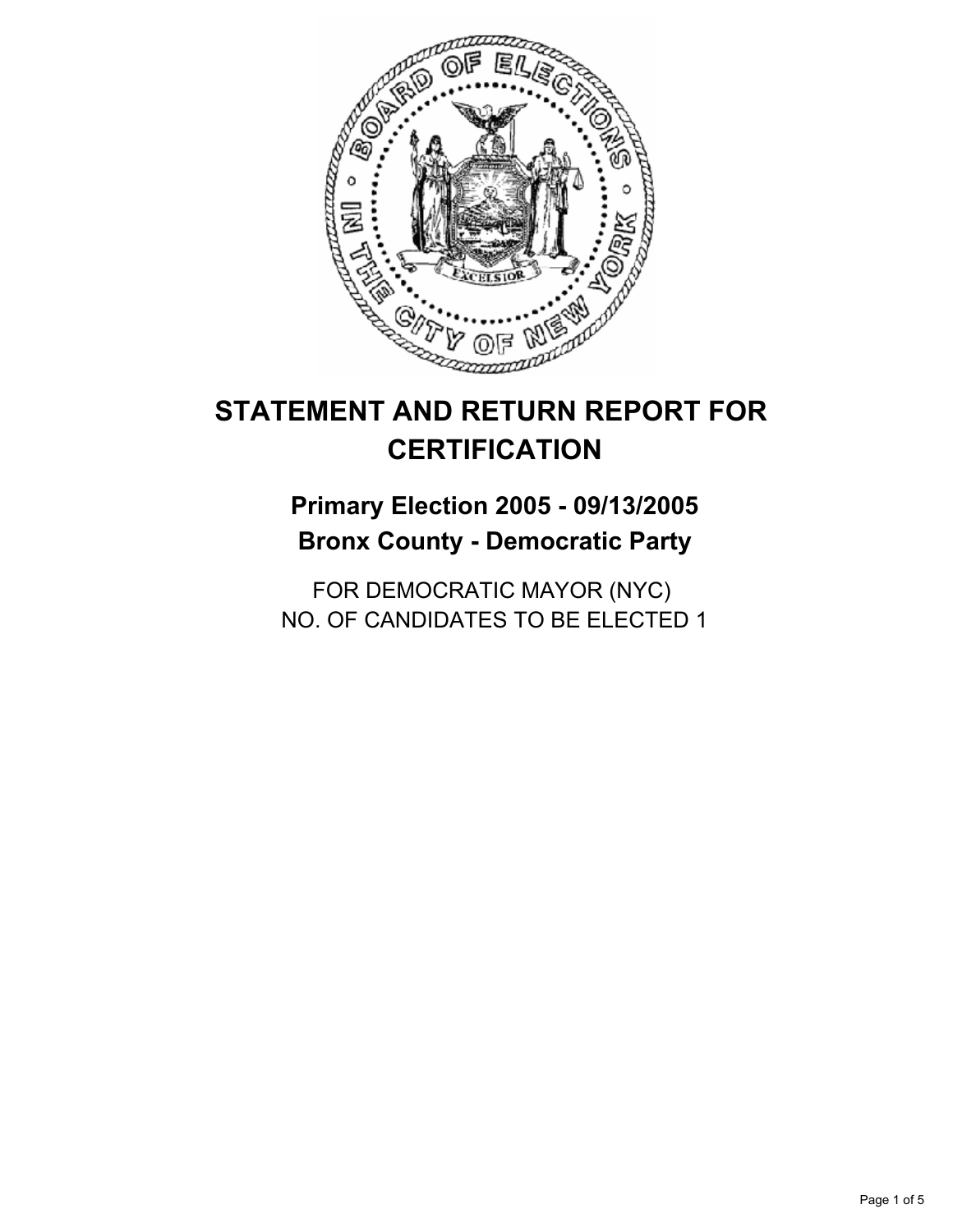

| ANTHONY D WEINER<br><b>TOTAL VOTES</b> | 625<br>7,761 |
|----------------------------------------|--------------|
|                                        |              |
| <b>ARTHUR PICCOLO</b>                  | 68           |
| <b>GIFFORD MILLER</b>                  | 237          |
| C VIRGINIA FIELDS                      | 936          |
| <b>FERNANDO FERRER</b>                 | 5,499        |
| CHRISTOPHER X BRODEUR                  | 396          |
| AFFIDAVIT                              | 126          |
| ABSENTEE/MILITARY                      | 126          |
| <b>EMERGENCY</b>                       | 32           |

### **ASSEMBLY DISTRICT 77**

| <b>EMERGENCY</b>        | 61    |
|-------------------------|-------|
| ABSENTEE/MILITARY       | 152   |
| AFFIDAVIT               | 72    |
| CHRISTOPHER X BRODEUR   | 414   |
| <b>FERNANDO FERRER</b>  | 4,254 |
| C VIRGINIA FIELDS       | 1,039 |
| <b>GIFFORD MILLER</b>   | 156   |
| <b>ARTHUR PICCOLO</b>   | 58    |
| ANTHONY D WEINER        | 379   |
| MICKEY MOUSE (WRITE-IN) |       |
| <b>TOTAL VOTES</b>      | 6,301 |

#### **ASSEMBLY DISTRICT 78**

| <b>EMERGENCY</b>       | 32    |
|------------------------|-------|
| ABSENTEE/MILITARY      | 157   |
| AFFIDAVIT              | 75    |
| CHRISTOPHER X BRODEUR  | 298   |
| <b>FERNANDO FERRER</b> | 3,757 |
| C VIRGINIA FIELDS      | 492   |
| <b>GIFFORD MILLER</b>  | 176   |
| <b>ARTHUR PICCOLO</b>  | 32    |
| ANTHONY D WEINER       | 551   |
| <b>TOTAL VOTES</b>     | 5,306 |

| <b>EMERGENCY</b>       | 6     |
|------------------------|-------|
| ABSENTEE/MILITARY      | 164   |
| AFFIDAVIT              | 112   |
| CHRISTOPHER X BRODEUR  | 644   |
| <b>FERNANDO FERRER</b> | 5,255 |
| C VIRGINIA FIELDS      | 1,400 |
| <b>GIFFORD MILLER</b>  | 212   |
| <b>ARTHUR PICCOLO</b>  | 87    |
| ANTHONY D WEINER       | 416   |
| <b>TOTAL VOTES</b>     | 8,014 |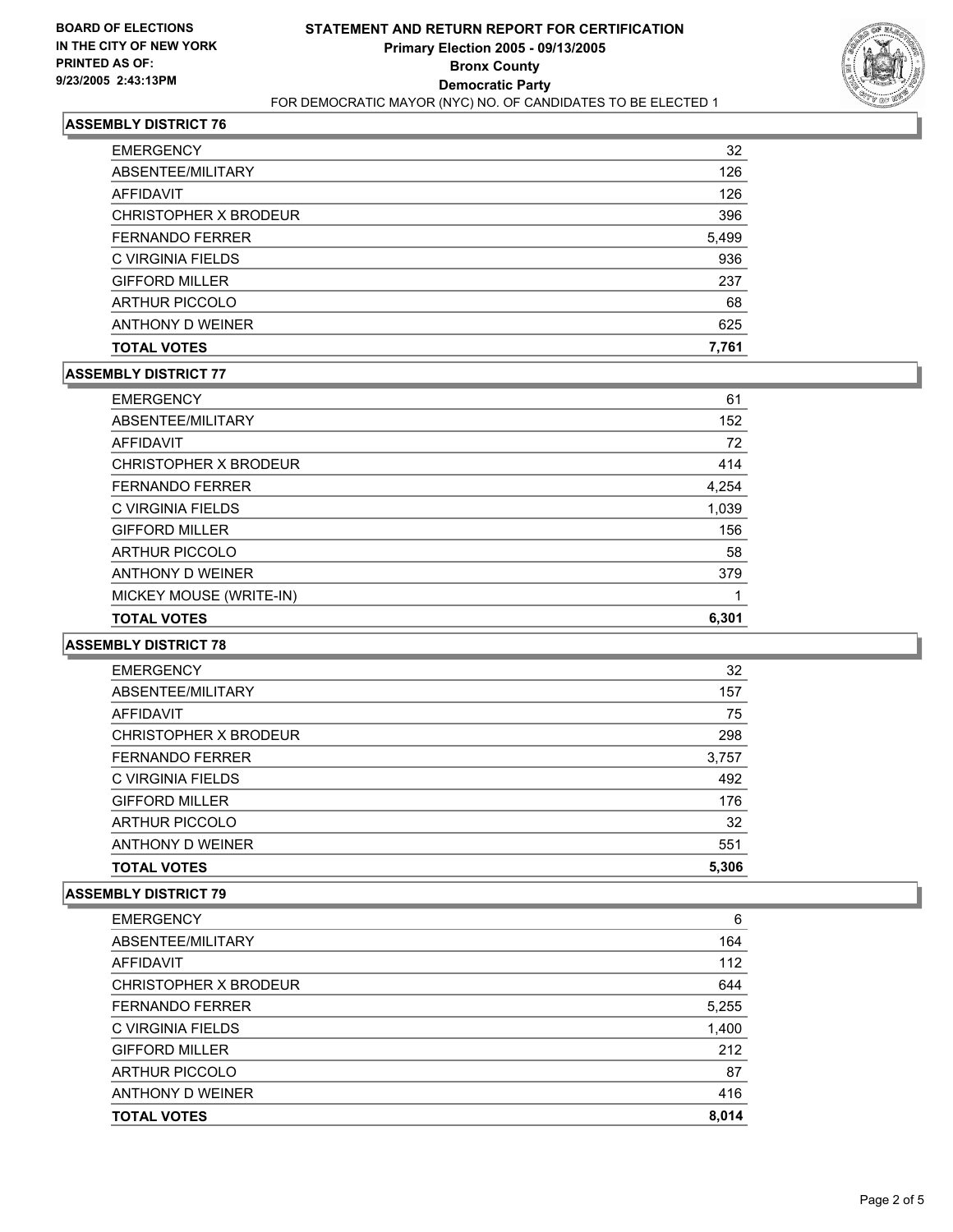

| <b>EMERGENCY</b>                | 23  |
|---------------------------------|-----|
| ABSENTEE/MILITARY               | 245 |
| AFFIDAVIT                       | 82  |
| CHRISTOPHER X BRODEUR           | 284 |
| <b>FERNANDO FERRER</b><br>3,873 |     |
| C VIRGINIA FIELDS               | 625 |
| <b>GIFFORD MILLER</b>           | 354 |
| <b>ARTHUR PICCOLO</b>           | 128 |
| ANTHONY D WEINER<br>1,686       |     |
| MICHAEL R. BLOOMBERG (WRITE-IN) | 6   |
| 6,956<br><b>TOTAL VOTES</b>     |     |

#### **ASSEMBLY DISTRICT 81**

| <b>EMERGENCY</b>                | 74    |
|---------------------------------|-------|
| ABSENTEE/MILITARY               | 378   |
| AFFIDAVIT                       | 74    |
| CHRISTOPHER X BRODEUR           | 238   |
| <b>FERNANDO FERRER</b>          | 3,614 |
| C VIRGINIA FIELDS               | 694   |
| <b>GIFFORD MILLER</b>           | 720   |
| <b>ARTHUR PICCOLO</b>           | 130   |
| ANTHONY D WEINER                | 3,907 |
| ELLIOT SPITZER (WRITE-IN)       |       |
| MICHAEL R. BLOOMBERG (WRITE-IN) | 3     |
| <b>TOTAL VOTES</b>              | 9,307 |

| 12     |
|--------|
| 256    |
| 60     |
| 281    |
| 5,122  |
| 1,588  |
| 722    |
| 122    |
| 2,338  |
|        |
| 10,174 |
|        |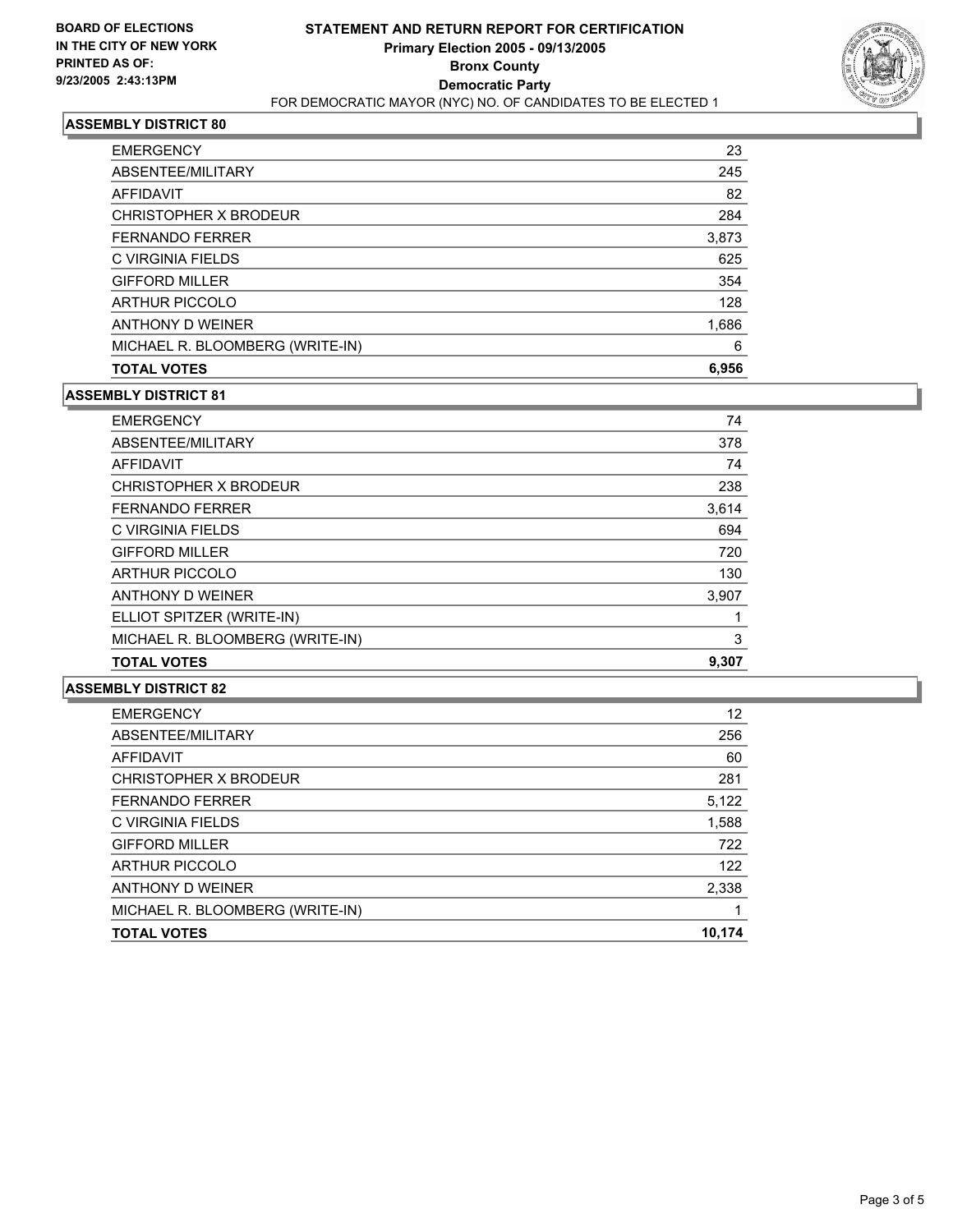

| <b>TOTAL VOTES</b>     | 6,221 |
|------------------------|-------|
| ANTHONY D WEINER       | 606   |
| <b>ARTHUR PICCOLO</b>  | 92    |
| <b>GIFFORD MILLER</b>  | 437   |
| C VIRGINIA FIELDS      | 1,466 |
| <b>FERNANDO FERRER</b> | 3,296 |
| CHRISTOPHER X BRODEUR  | 324   |
| AFFIDAVIT              | 63    |
| ABSENTEE/MILITARY      | 184   |
| <b>EMERGENCY</b>       |       |

### **ASSEMBLY DISTRICT 84**

| <b>EMERGENCY</b>                | 8     |
|---------------------------------|-------|
| ABSENTEE/MILITARY               | 98    |
| AFFIDAVIT                       | 131   |
| CHRISTOPHER X BRODEUR           | 953   |
| <b>FERNANDO FERRER</b>          | 6,177 |
| C VIRGINIA FIELDS               | 771   |
| <b>GIFFORD MILLER</b>           | 209   |
| <b>ARTHUR PICCOLO</b>           | 89    |
| ANTHONY D WEINER                | 322   |
| MICHAEL R. BLOOMBERG (WRITE-IN) | 3     |
| <b>TOTAL VOTES</b>              | 8,524 |

#### **ASSEMBLY DISTRICT 85**

| <b>TOTAL VOTES</b>     | 7,275 |
|------------------------|-------|
| ANTHONY D WEINER       | 369   |
| <b>ARTHUR PICCOLO</b>  | 61    |
| <b>GIFFORD MILLER</b>  | 157   |
| C VIRGINIA FIELDS      | 844   |
| <b>FERNANDO FERRER</b> | 5,305 |
| CHRISTOPHER X BRODEUR  | 539   |
| AFFIDAVIT              | 110   |
| ABSENTEE/MILITARY      | 113   |
| <b>EMERGENCY</b>       | 11    |

| <b>EMERGENCY</b>       | 63    |
|------------------------|-------|
| ABSENTEE/MILITARY      | 85    |
| AFFIDAVIT              | 132   |
| CHRISTOPHER X BRODEUR  | 571   |
| <b>FERNANDO FERRER</b> | 3,936 |
| C VIRGINIA FIELDS      | 526   |
| <b>GIFFORD MILLER</b>  | 111   |
| <b>ARTHUR PICCOLO</b>  | 71    |
| ANTHONY D WEINER       | 223   |
| <b>TOTAL VOTES</b>     | 5,438 |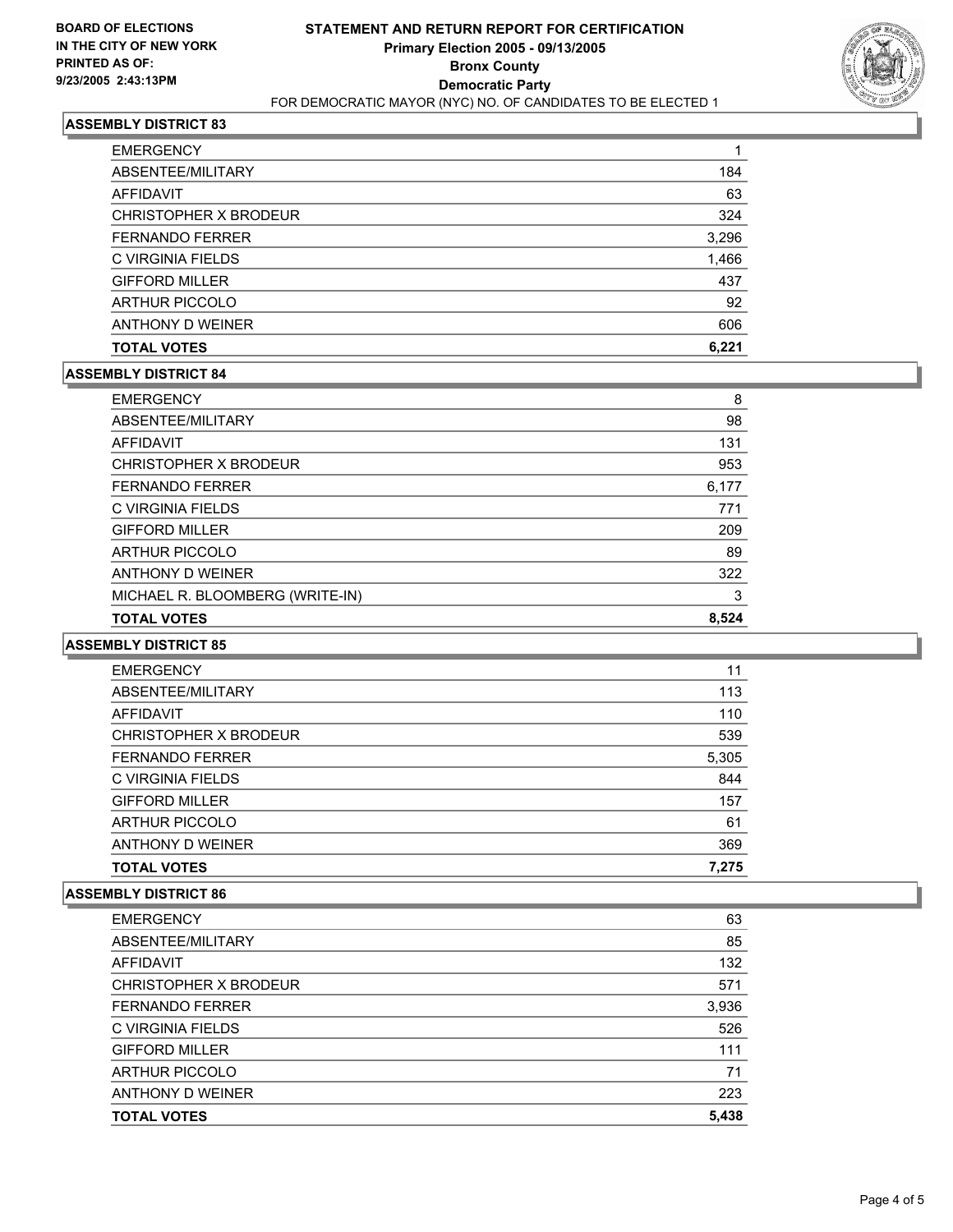### **STATEMENT AND RETURN REPORT FOR CERTIFICATION Primary Election 2005 - 09/13/2005 Bronx County Democratic Party** FOR DEMOCRATIC MAYOR (NYC) NO. OF CANDIDATES TO BE ELECTED 1

### **TOTAL FOR DEMOCRATIC MAYOR (NYC) - Bronx County**

| <b>EMERGENCY</b>                | 323    |
|---------------------------------|--------|
| ABSENTEE/MILITARY               | 1,958  |
| <b>AFFIDAVIT</b>                | 1,037  |
| CHRISTOPHER X BRODEUR           | 4,942  |
| <b>FERNANDO FERRER</b>          | 50,088 |
| C VIRGINIA FIELDS               | 10,381 |
| <b>GIFFORD MILLER</b>           | 3,491  |
| <b>ARTHUR PICCOLO</b>           | 938    |
| ANTHONY D WEINER                | 11,422 |
| ELLIOT SPITZER (WRITE-IN)       |        |
| MICHAEL R. BLOOMBERG (WRITE-IN) | 13     |
| MICKEY MOUSE (WRITE-IN)         |        |
| <b>TOTAL VOTES</b>              | 81,277 |
|                                 |        |

We certify this statement to be correct, and have caused the same to be attested by the signatures of the members of the board, or a majority thereof, on

Secretary **Chairman** 

Date

Deputy Chief Clerk

Canvassing Board **Canvassing Board** Canvassing Board **Deputy Chief Clerk** 

Canvassing Board

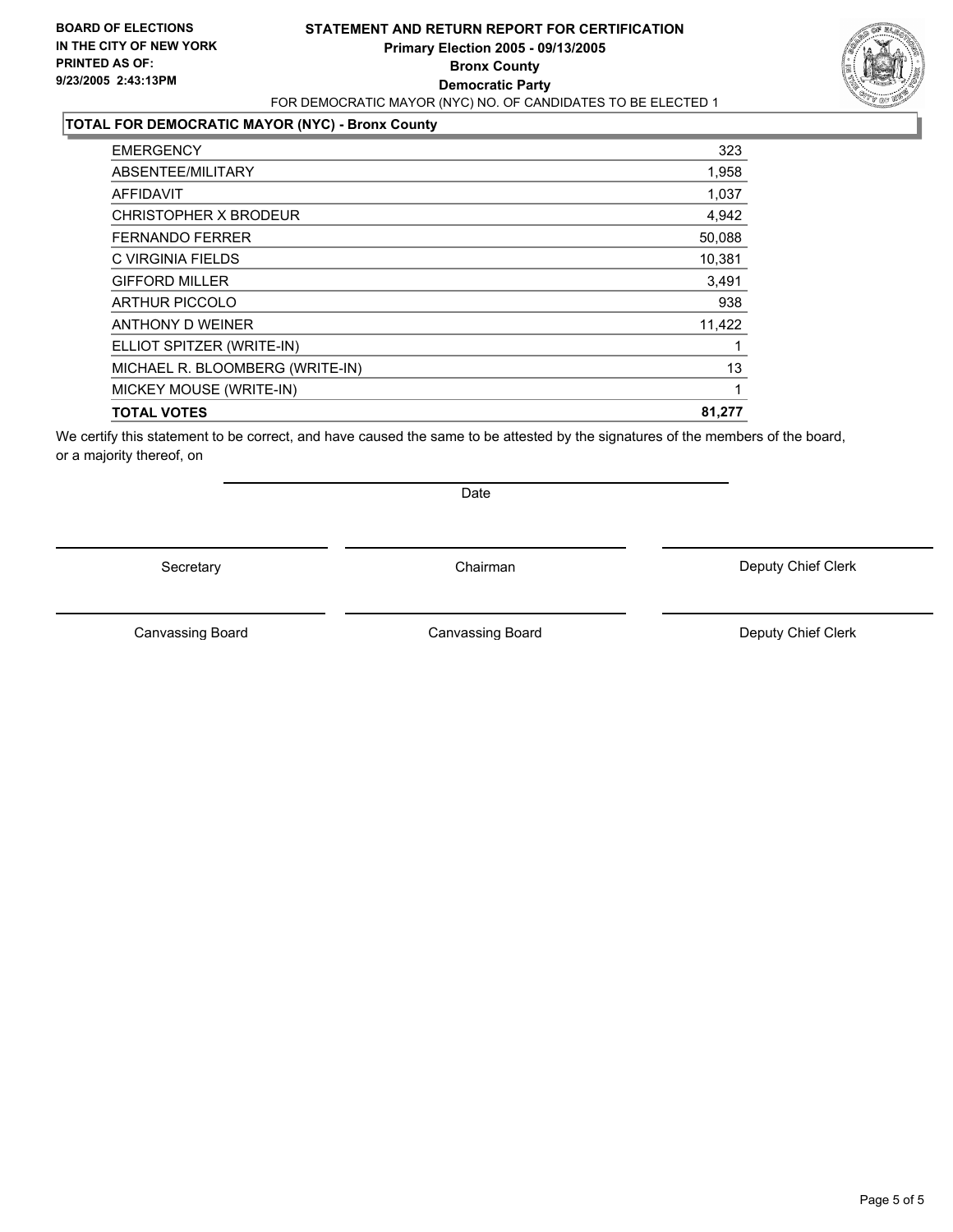

## **Primary Election 2005 - 09/13/2005 Bronx County - Democratic Party**

FOR DEMOCRATIC PUBLIC ADVOCATE (NYC) NO. OF CANDIDATES TO BE ELECTED 1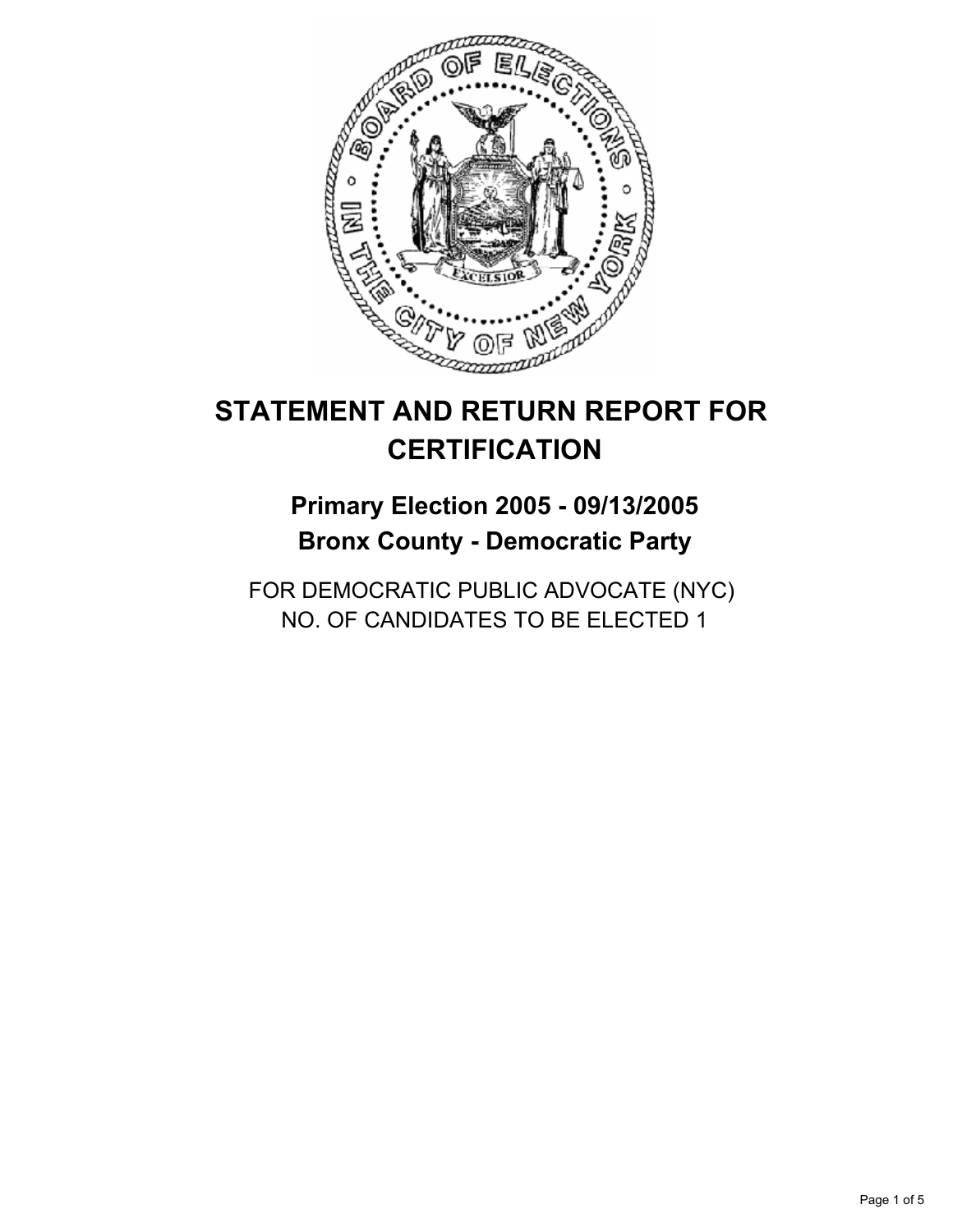

| <b>EMERGENCY</b>           | 32    |
|----------------------------|-------|
| ABSENTEE/MILITARY          | 126   |
| AFFIDAVIT                  | 126   |
| <b>MICHAEL E BROWN</b>     | 743   |
| DAMON L CABBAGESTALK       | 200   |
| <b>JAY GOLUB</b>           | 327   |
| <b>BETSY F GOTBAUM</b>     | 2,729 |
| ANDREW RASIEJ              | 332   |
| <b>NORMAN SIEGEL</b>       | 1,613 |
| FERNANDO FERRER (WRITE-IN) |       |
| <b>TOTAL VOTES</b>         | 5,945 |

#### **ASSEMBLY DISTRICT 77**

| <b>EMERGENCY</b>       | 61    |
|------------------------|-------|
| ABSENTEE/MILITARY      | 152   |
| AFFIDAVIT              | 72    |
| <b>MICHAEL E BROWN</b> | 777   |
| DAMON L CABBAGESTALK   | 182   |
| <b>JAY GOLUB</b>       | 294   |
| <b>BETSY F GOTBAUM</b> | 1,871 |
| ANDREW RASIEJ          | 274   |
| <b>NORMAN SIEGEL</b>   | 1,285 |
| <b>TOTAL VOTES</b>     | 4,683 |

#### **ASSEMBLY DISTRICT 78**

| <b>EMERGENCY</b>       | 32    |
|------------------------|-------|
| ABSENTEE/MILITARY      | 157   |
| AFFIDAVIT              | 75    |
| <b>MICHAEL E BROWN</b> | 537   |
| DAMON L CABBAGESTALK   | 150   |
| <b>JAY GOLUB</b>       | 205   |
| <b>BETSY F GOTBAUM</b> | 1,743 |
| ANDREW RASIEJ          | 233   |
| <b>NORMAN SIEGEL</b>   | 1,210 |
| <b>TOTAL VOTES</b>     | 4,078 |

| <b>EMERGENCY</b>            | 6     |
|-----------------------------|-------|
| ABSENTEE/MILITARY           | 164   |
| AFFIDAVIT                   | 112   |
| <b>MICHAEL E BROWN</b>      | 1,025 |
| DAMON L CABBAGESTALK        | 238   |
| <b>JAY GOLUB</b>            | 433   |
| <b>BETSY F GOTBAUM</b>      | 2,423 |
| ANDREW RASIEJ               | 360   |
| <b>NORMAN SIEGEL</b>        | 1,390 |
| MICHAEL E. BROWN (WRITE-IN) |       |
| <b>TOTAL VOTES</b>          | 5,870 |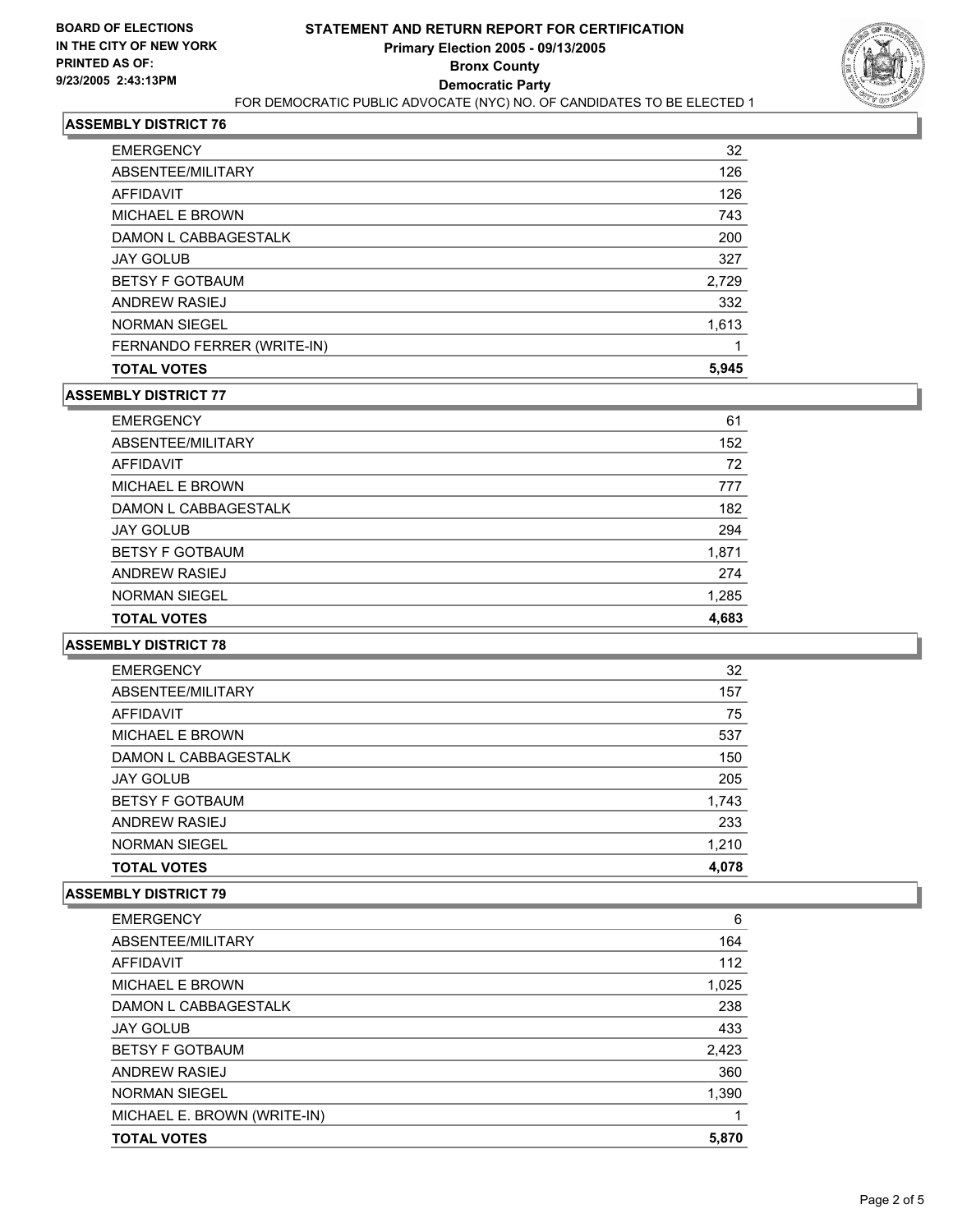

| 23    |
|-------|
| 245   |
| 82    |
| 572   |
| 152   |
| 303   |
| 2,919 |
| 263   |
| 1,570 |
|       |
| 5,780 |
|       |

#### **ASSEMBLY DISTRICT 81**

| <b>EMERGENCY</b>       | 74    |
|------------------------|-------|
| ABSENTEE/MILITARY      | 378   |
| AFFIDAVIT              | 74    |
| <b>MICHAEL E BROWN</b> | 367   |
| DAMON L CABBAGESTALK   | 125   |
| <b>JAY GOLUB</b>       | 376   |
| <b>BETSY F GOTBAUM</b> | 4,659 |
| ANDREW RASIEJ          | 273   |
| <b>NORMAN SIEGEL</b>   | 2,476 |
| <b>TOTAL VOTES</b>     | 8,276 |

#### **ASSEMBLY DISTRICT 82**

| <b>TOTAL VOTES</b>     | 8,628 |
|------------------------|-------|
| <b>NORMAN SIEGEL</b>   | 2,544 |
| <b>ANDREW RASIEJ</b>   | 351   |
| <b>BETSY F GOTBAUM</b> | 4,458 |
| <b>JAY GOLUB</b>       | 359   |
| DAMON L CABBAGESTALK   | 182   |
| <b>MICHAEL E BROWN</b> | 734   |
| AFFIDAVIT              | 60    |
| ABSENTEE/MILITARY      | 256   |
| <b>EMERGENCY</b>       | 12    |

| <b>EMERGENCY</b>       |       |
|------------------------|-------|
| ABSENTEE/MILITARY      | 184   |
| AFFIDAVIT              | 63    |
| <b>MICHAEL E BROWN</b> | 615   |
| DAMON L CABBAGESTALK   | 144   |
| <b>JAY GOLUB</b>       | 341   |
| <b>BETSY F GOTBAUM</b> | 2,454 |
| ANDREW RASIEJ          | 263   |
| <b>NORMAN SIEGEL</b>   | 1,358 |
| <b>TOTAL VOTES</b>     | 5,175 |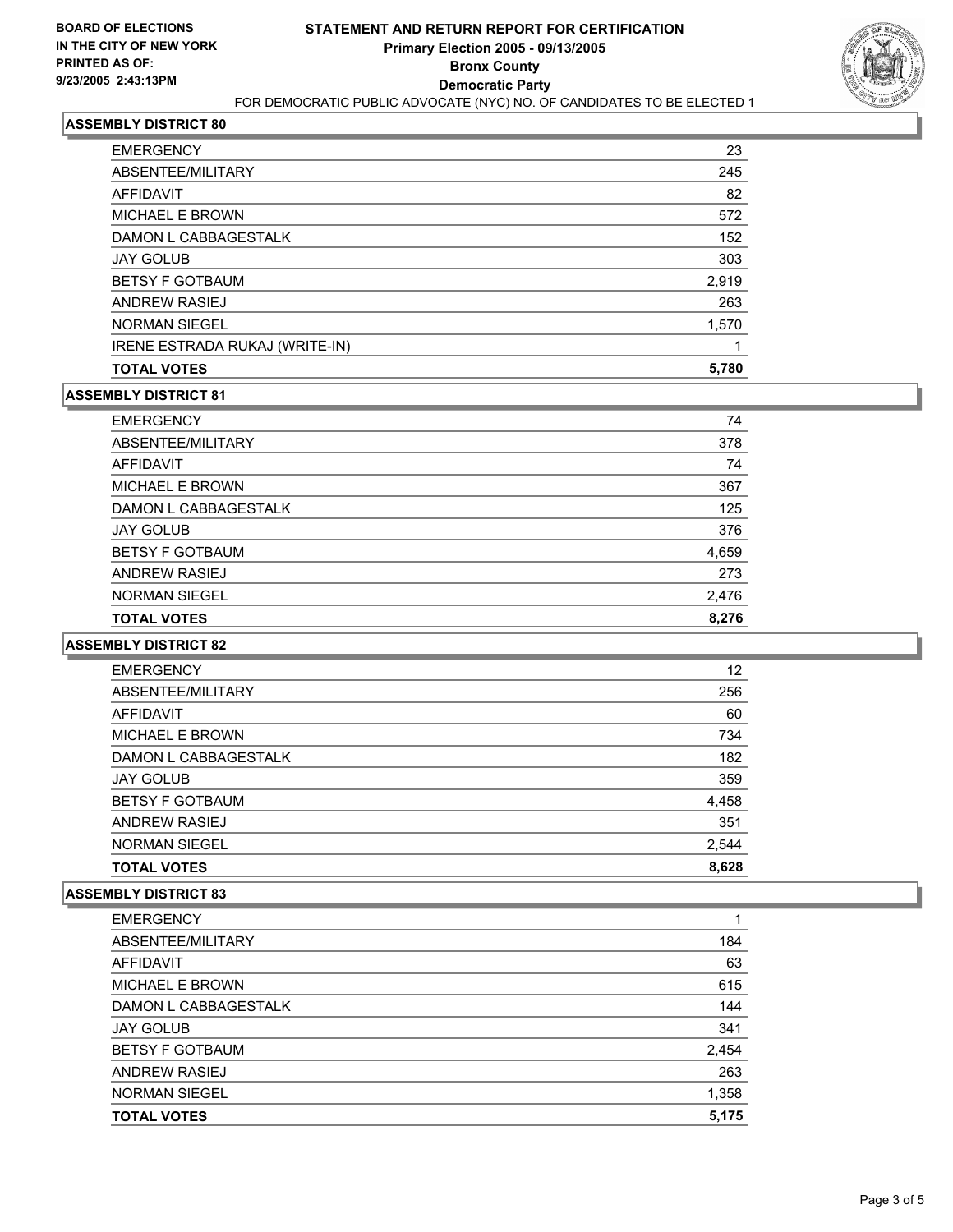

| <b>TOTAL VOTES</b>     | 5,574 |
|------------------------|-------|
| <b>NORMAN SIEGEL</b>   | 1,409 |
| <b>ANDREW RASIEJ</b>   | 435   |
| <b>BETSY F GOTBAUM</b> | 2,100 |
| <b>JAY GOLUB</b>       | 436   |
| DAMON L CABBAGESTALK   | 277   |
| <b>MICHAEL E BROWN</b> | 917   |
| <b>AFFIDAVIT</b>       | 131   |
| ABSENTEE/MILITARY      | 98    |
| <b>EMERGENCY</b>       | 8     |

#### **ASSEMBLY DISTRICT 85**

| <b>EMERGENCY</b>        | 11    |
|-------------------------|-------|
| ABSENTEE/MILITARY       | 113   |
| AFFIDAVIT               | 110   |
| MICHAEL E BROWN         | 684   |
| DAMON L CABBAGESTALK    | 223   |
| <b>JAY GOLUB</b>        | 337   |
| <b>BETSY F GOTBAUM</b>  | 2,250 |
| ANDREW RASIEJ           | 338   |
| <b>NORMAN SIEGEL</b>    | 1,344 |
| JOSE CINTRON (WRITE-IN) |       |
| <b>TOTAL VOTES</b>      | 5,177 |

| <b>EMERGENCY</b>       | 63    |
|------------------------|-------|
| ABSENTEE/MILITARY      | 85    |
| AFFIDAVIT              | 132   |
| MICHAEL E BROWN        | 575   |
| DAMON L CABBAGESTALK   | 185   |
| <b>JAY GOLUB</b>       | 273   |
| <b>BETSY F GOTBAUM</b> | 1,398 |
| <b>ANDREW RASIEJ</b>   | 288   |
| <b>NORMAN SIEGEL</b>   | 1,082 |
| MARK GREEN (WRITE-IN)  |       |
| <b>TOTAL VOTES</b>     | 3,802 |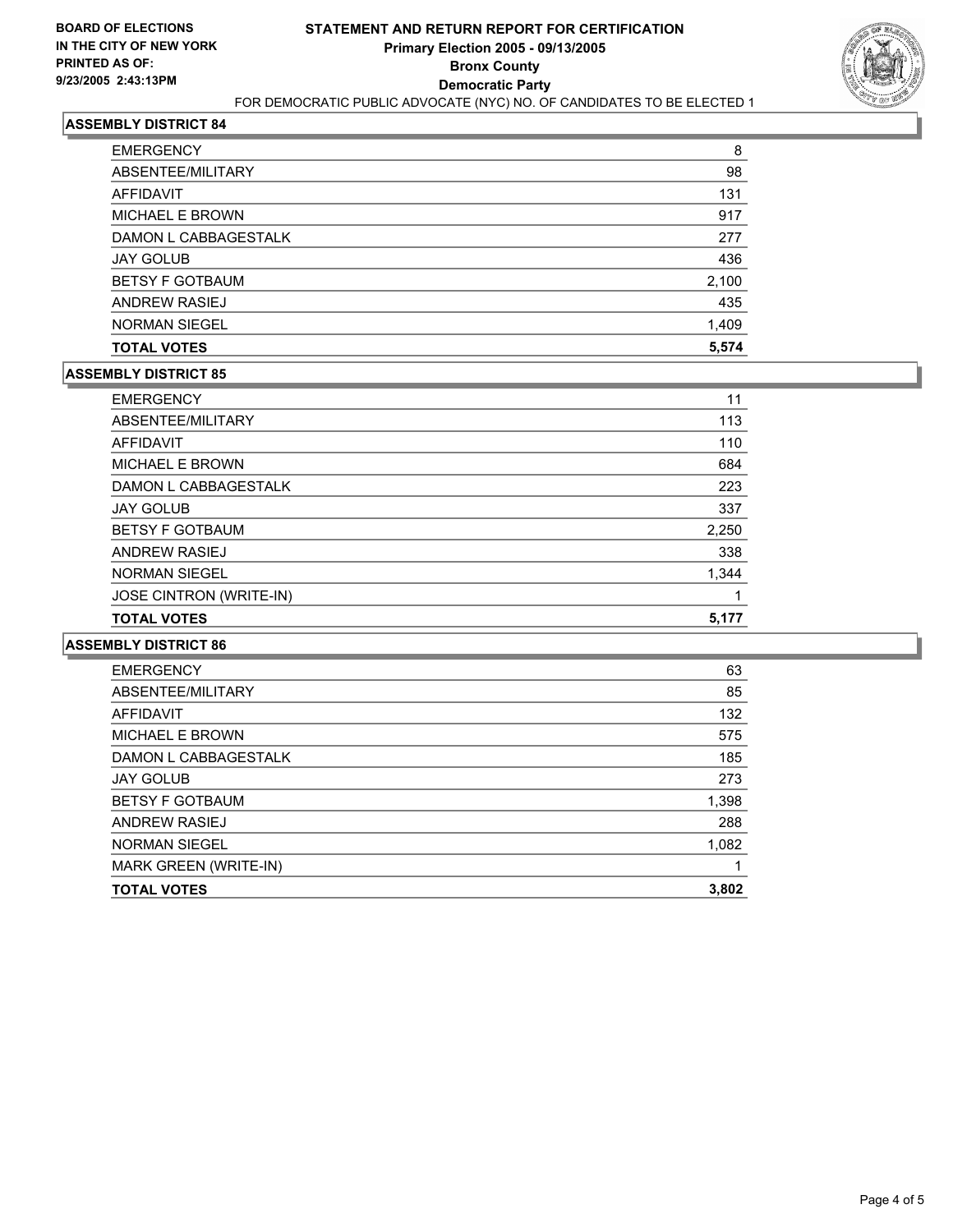### **STATEMENT AND RETURN REPORT FOR CERTIFICATION Primary Election 2005 - 09/13/2005 Bronx County Democratic Party** FOR DEMOCRATIC PUBLIC ADVOCATE (NYC) NO. OF CANDIDATES TO BE ELECTED 1



## **TOTAL FOR DEMOCRATIC PUBLIC ADVOCATE (NYC) - Bronx County**

| <b>EMERGENCY</b>               | 323    |
|--------------------------------|--------|
| ABSENTEE/MILITARY              | 1,958  |
| <b>AFFIDAVIT</b>               | 1,037  |
| <b>MICHAEL E BROWN</b>         | 7,546  |
| DAMON L CABBAGESTALK           | 2,058  |
| JAY GOLUB                      | 3,684  |
| <b>BETSY F GOTBAUM</b>         | 29,004 |
| ANDREW RASIEJ                  | 3,410  |
| <b>NORMAN SIEGEL</b>           | 17,281 |
| FERNANDO FERRER (WRITE-IN)     |        |
| IRENE ESTRADA RUKAJ (WRITE-IN) |        |
| JOSE CINTRON (WRITE-IN)        |        |
| <b>MARK GREEN (WRITE-IN)</b>   |        |
| MICHAEL E. BROWN (WRITE-IN)    |        |
| <b>TOTAL VOTES</b>             | 62,988 |
|                                |        |

We certify this statement to be correct, and have caused the same to be attested by the signatures of the members of the board, or a majority thereof, on

Date

Secretary Chairman

Canvassing Board

Deputy Chief Clerk

Canvassing Board **Canvassing Board** Canvassing Board **Deputy Chief Clerk**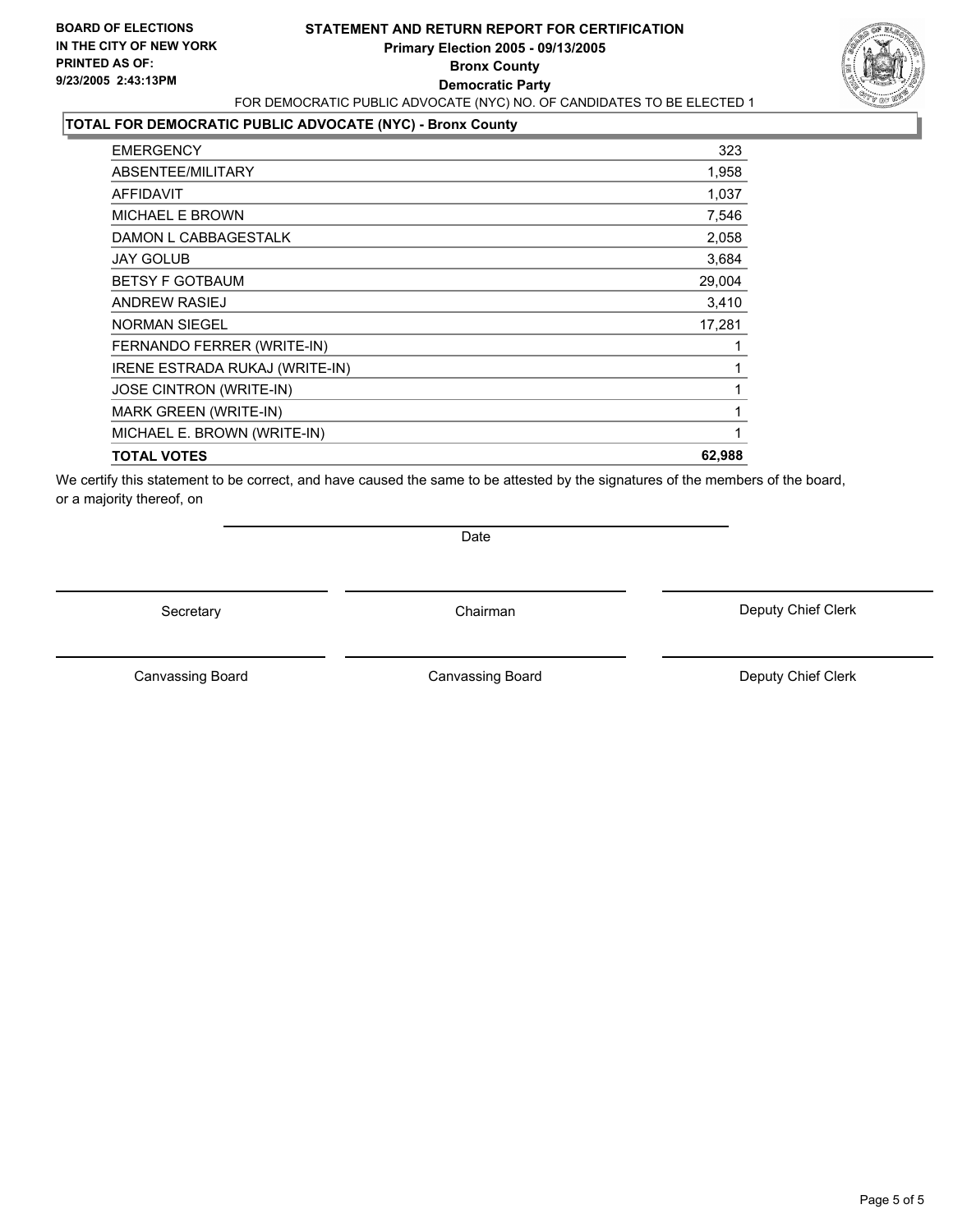

## **Primary Election 2005 - 09/13/2005 Bronx County - Democratic Party**

FOR DEMOCRATIC MEMBER OF THE CITY COUNCIL (08) NO. OF CANDIDATES TO BE ELECTED 1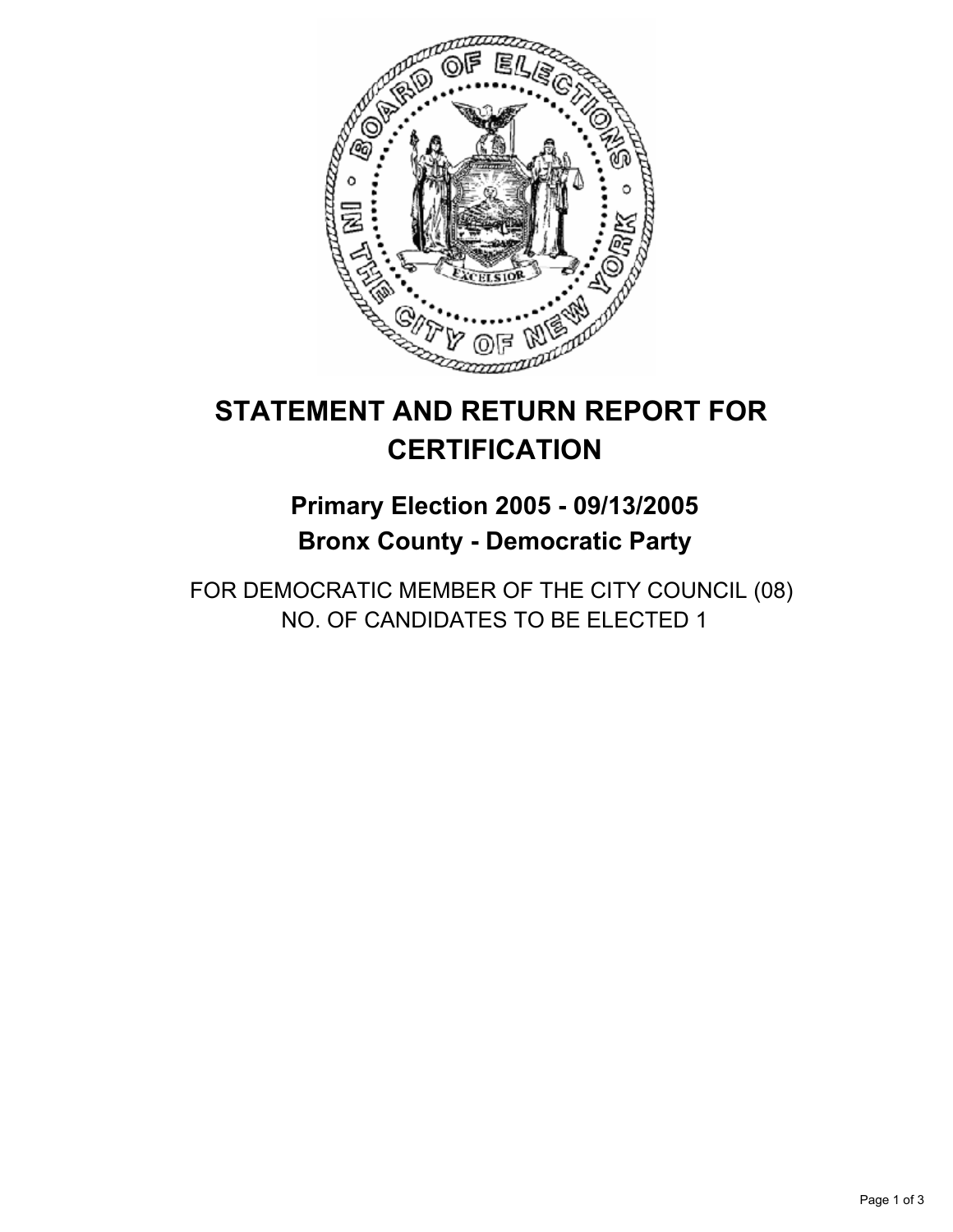

| <b>EMERGENCY</b>             | 0     |
|------------------------------|-------|
| ABSENTEE/MILITARY            | 13    |
| AFFIDAVIT                    | 21    |
| <b>NELSON DENIS</b>          | 222   |
| JOYCE S JOHNSON              | 126   |
| <b>FELIPE LUCIANO</b>        | 456   |
| <b>EDWIN MARCIAL</b>         | 55    |
| <b>JOHN RUIZ</b>             | 176   |
| <b>MELISSA MARK VIVERITO</b> | 372   |
| <b>TOTAL VOTES</b>           | 1,407 |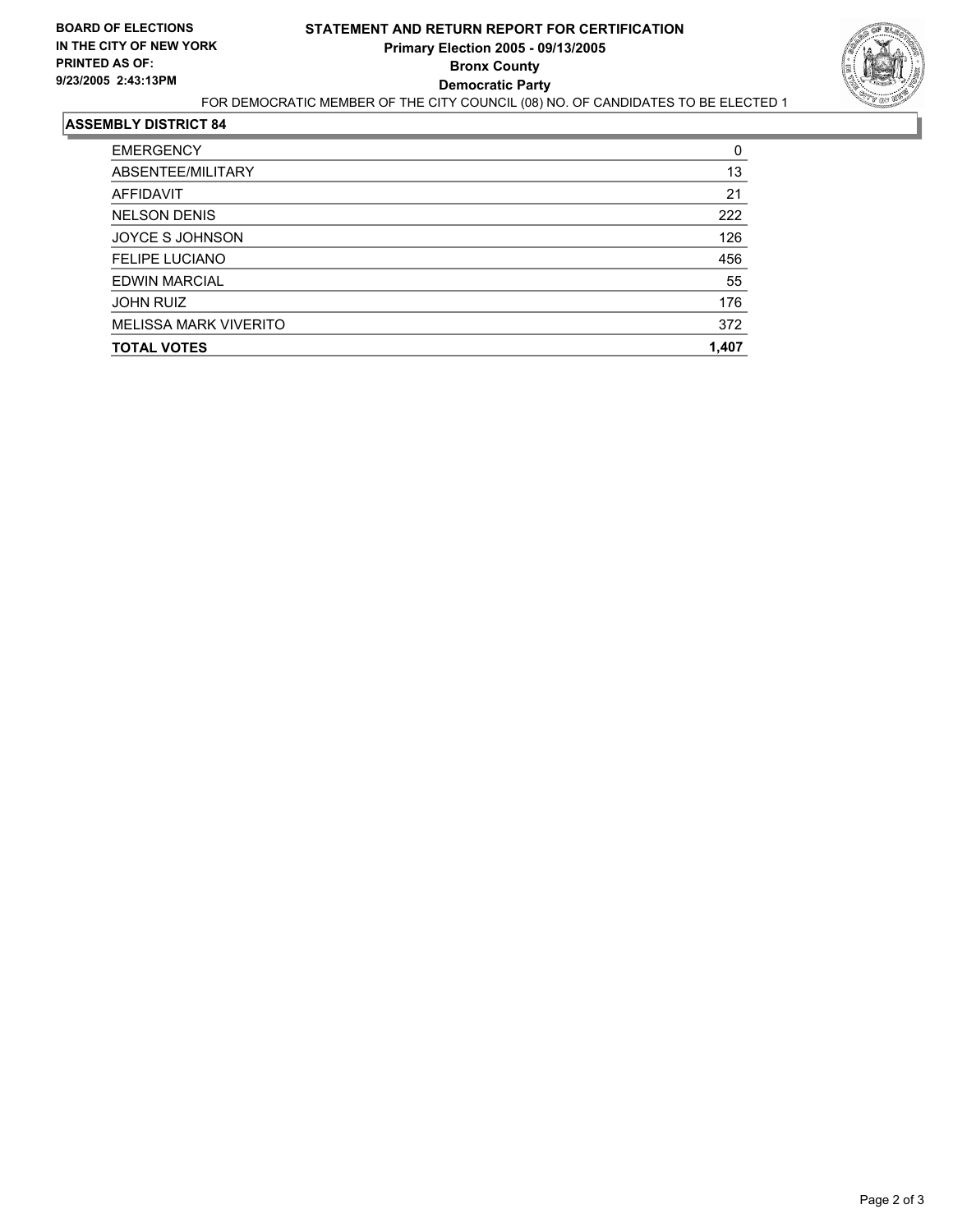#### **STATEMENT AND RETURN REPORT FOR CERTIFICATION Primary Election 2005 - 09/13/2005 Bronx County Democratic Party** FOR DEMOCRATIC MEMBER OF THE CITY COUNCIL (08) NO. OF CANDIDATES TO BE ELECTED 1



## **TOTAL FOR DEMOCRATIC MEMBER OF THE CITY COUNCIL (08) - Bronx County**

| <b>EMERGENCY</b>      | 0     |
|-----------------------|-------|
| ABSENTEE/MILITARY     | 13    |
| AFFIDAVIT             | 21    |
| <b>NELSON DENIS</b>   | 222   |
| JOYCE S JOHNSON       | 126   |
| <b>FELIPE LUCIANO</b> | 456   |
| <b>EDWIN MARCIAL</b>  | 55    |
| <b>JOHN RUIZ</b>      | 176   |
| MELISSA MARK VIVERITO | 372   |
| <b>TOTAL VOTES</b>    | 1,407 |

We certify this statement to be correct, and have caused the same to be attested by the signatures of the members of the board, or a majority thereof, on

Date

Secretary **Chairman** 

Canvassing Board

Canvassing Board **Canvassing Canvassing Board** Deputy Chief Clerk

Deputy Chief Clerk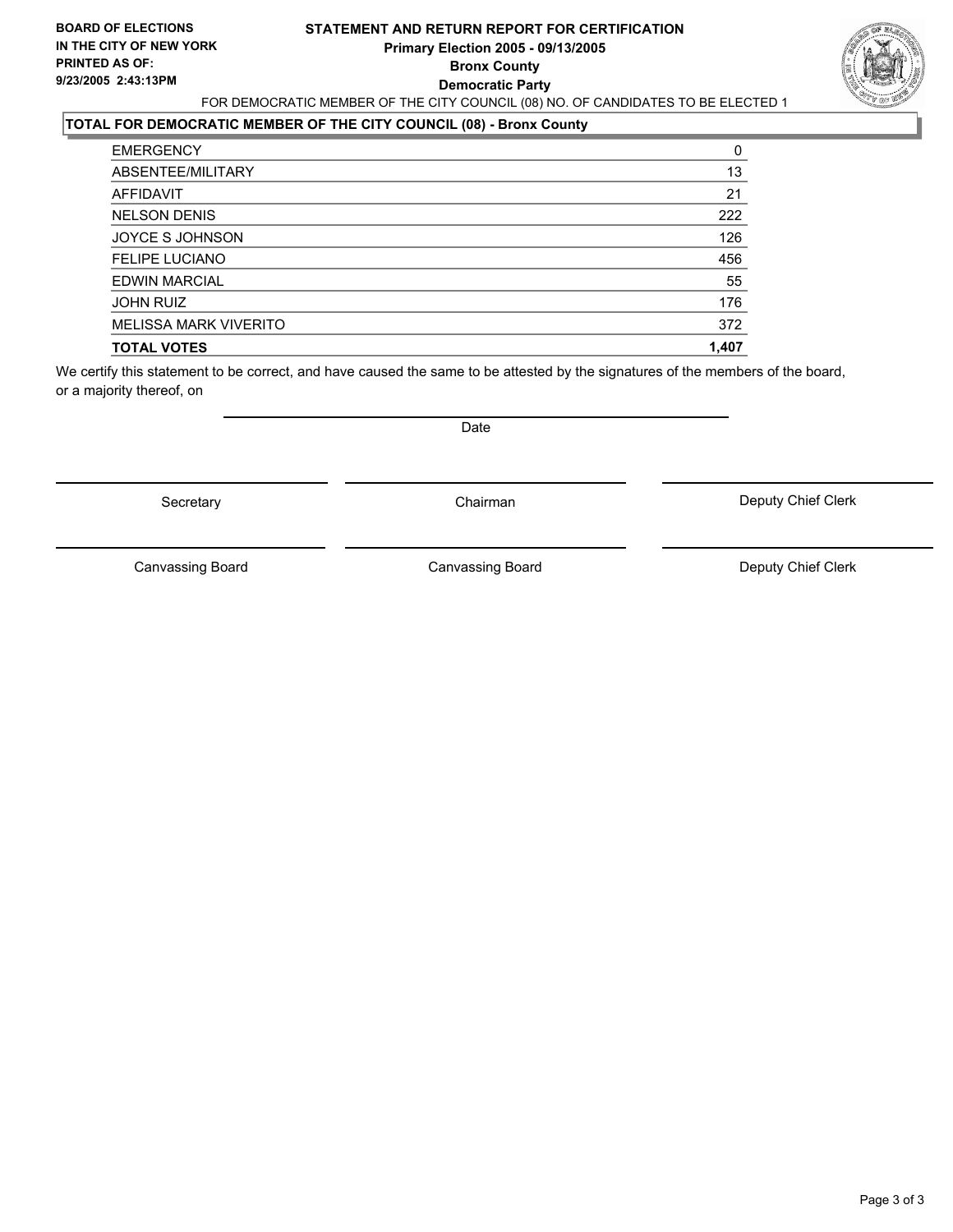

## **Primary Election 2005 - 09/13/2005 Bronx County - Democratic Party**

FOR DEMOCRATIC MEMBER OF THE CITY COUNCIL (11) NO. OF CANDIDATES TO BE ELECTED 1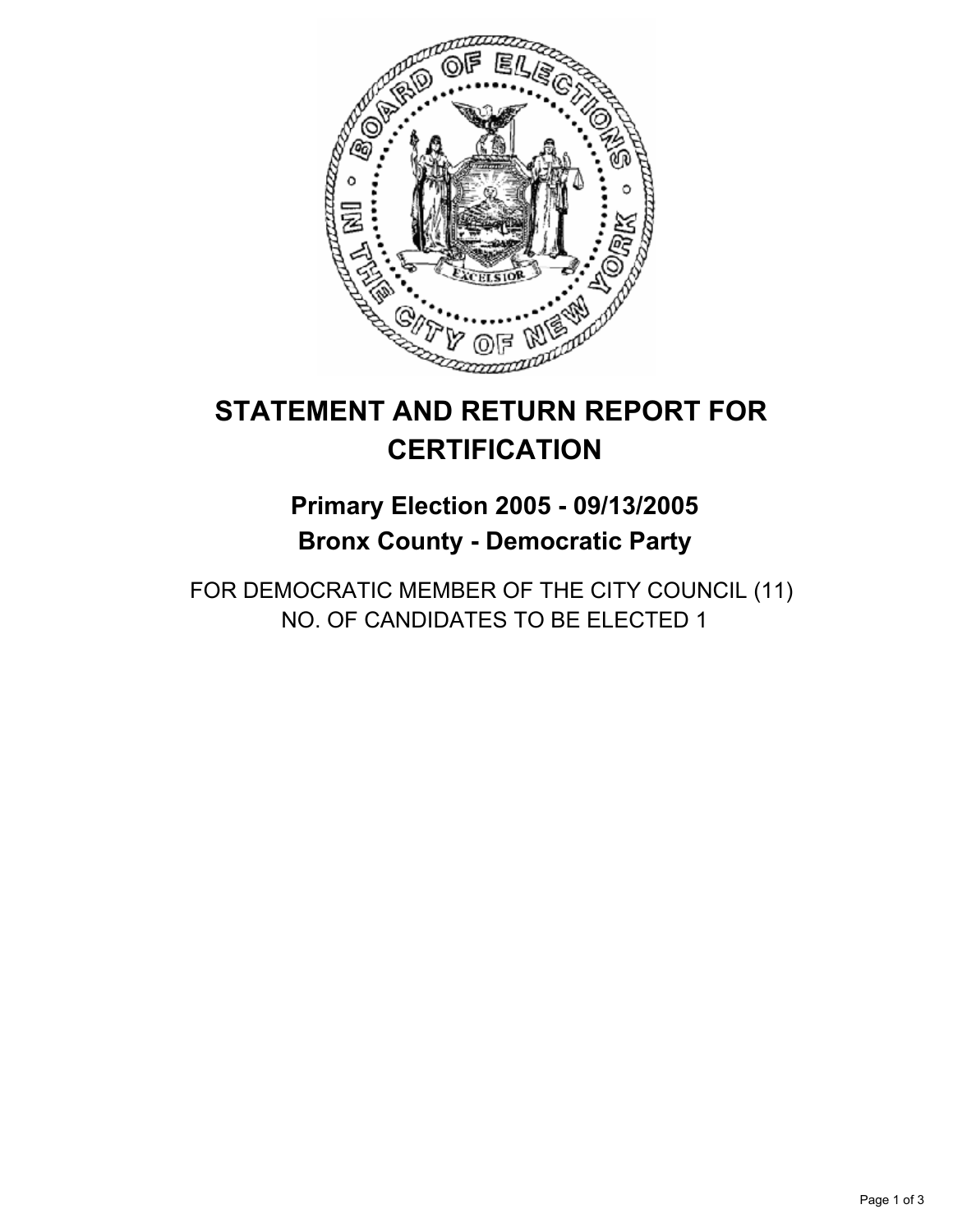

| <b>TOTAL VOTES</b>      | 788 |
|-------------------------|-----|
| <b>G OLIVER KOPPELL</b> | 606 |
| ARI HOFFNUNG            | 182 |
| AFFIDAVIT               | 6   |
| ABSENTEE/MILITARY       | 35  |
| <b>EMERGENCY</b>        | 6   |

#### **ASSEMBLY DISTRICT 80**

| <b>TOTAL VOTES</b>             | 1.725 |
|--------------------------------|-------|
| IRENE ESTRADA RUKAJ (WRITE-IN) |       |
| <b>G OLIVER KOPPELL</b>        | 1,430 |
| <b>ARI HOFFNUNG</b>            | 294   |
| AFFIDAVIT                      | 16    |
| ABSENTEE/MILITARY              | 67    |
| <b>EMERGENCY</b>               | 15    |

#### **ASSEMBLY DISTRICT 81**

| <b>TOTAL VOTES</b>          | 8.614 |
|-----------------------------|-------|
| G OLIVER KOPPELL (WRITE-IN) |       |
| <b>G OLIVER KOPPELL</b>     | 6,420 |
| ARI HOFFNUNG                | 2,193 |
| AFFIDAVIT                   | 67    |
| ABSENTEE/MILITARY           | 366   |
| <b>EMERGENCY</b>            | 74    |

| <b>TOTAL VOTES</b>      |  |
|-------------------------|--|
| <b>G OLIVER KOPPELL</b> |  |
| ARI HOFFNUNG            |  |
| AFFIDAVIT               |  |
| ABSENTEE/MILITARY       |  |
| <b>EMERGENCY</b>        |  |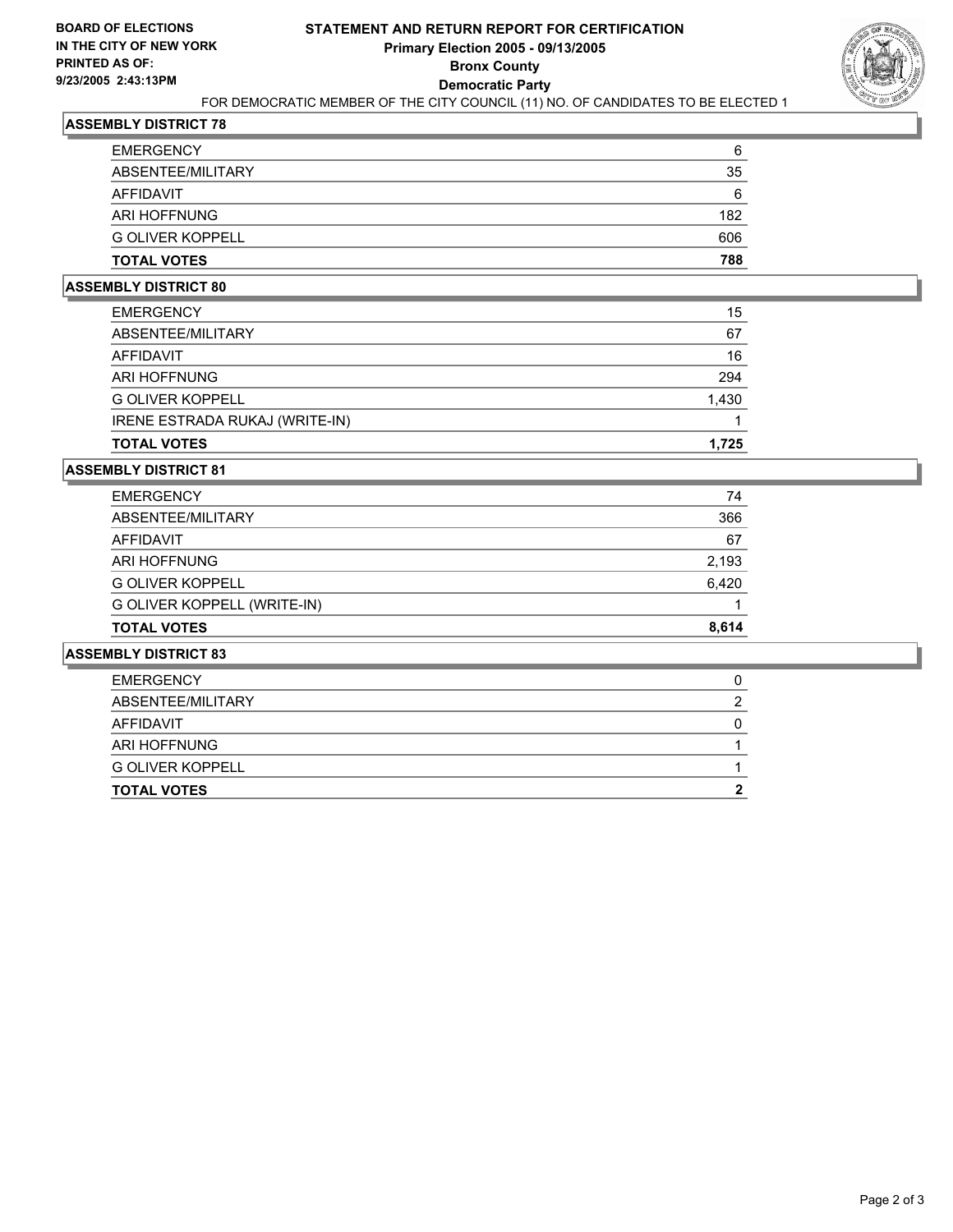### **STATEMENT AND RETURN REPORT FOR CERTIFICATION Primary Election 2005 - 09/13/2005 Bronx County Democratic Party** FOR DEMOCRATIC MEMBER OF THE CITY COUNCIL (11) NO. OF CANDIDATES TO BE ELECTED 1



## **TOTAL FOR DEMOCRATIC MEMBER OF THE CITY COUNCIL (11) - Bronx County**

| <b>EMERGENCY</b>               | 95     |
|--------------------------------|--------|
| ABSENTEE/MILITARY              | 470    |
| AFFIDAVIT                      | 89     |
| ARI HOFFNUNG                   | 2,670  |
| <b>G OLIVER KOPPELL</b>        | 8,457  |
| G OLIVER KOPPELL (WRITE-IN)    |        |
| IRENE ESTRADA RUKAJ (WRITE-IN) |        |
| <b>TOTAL VOTES</b>             | 11.129 |

We certify this statement to be correct, and have caused the same to be attested by the signatures of the members of the board, or a majority thereof, on

Secretary **Chairman** 

Date

Deputy Chief Clerk

Canvassing Board

Canvassing Board **Canvassing Board** Canvassing Board **Deputy Chief Clerk**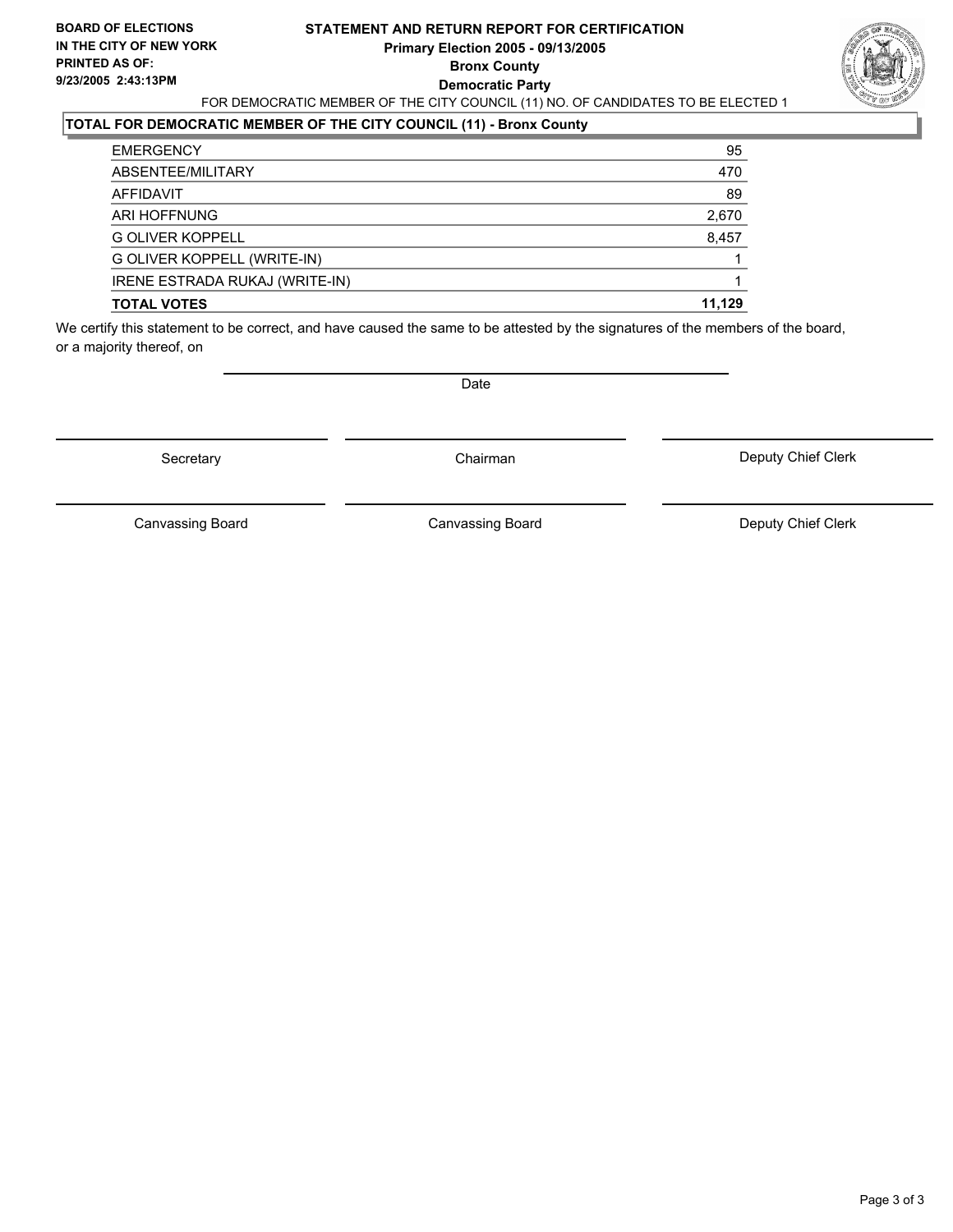

## **Primary Election 2005 - 09/13/2005 Bronx County - Democratic Party**

FOR DEMOCRATIC MEMBER OF THE CITY COUNCIL (13) NO. OF CANDIDATES TO BE ELECTED 1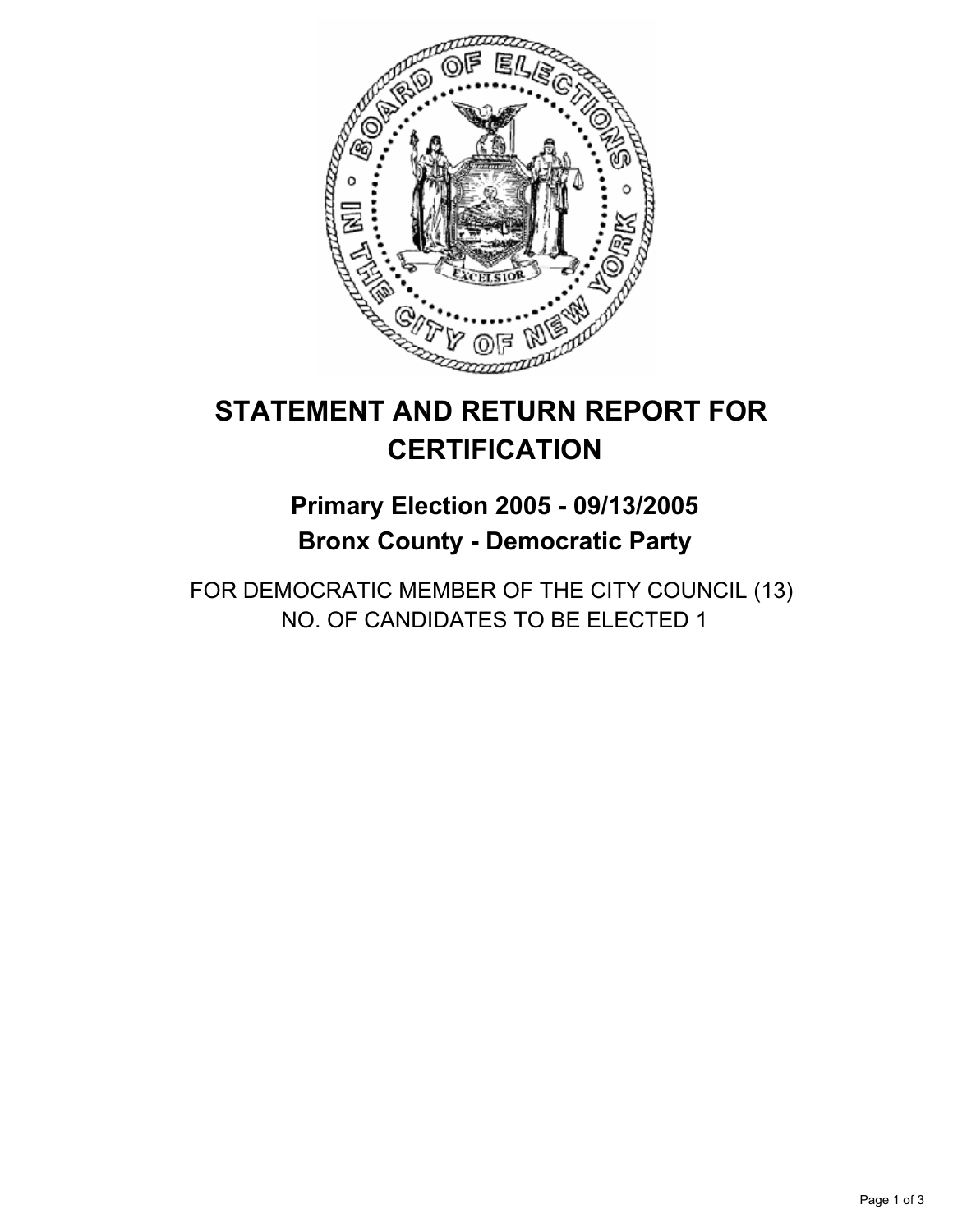

| <b>EMERGENCY</b>             |    |
|------------------------------|----|
| ABSENTEE/MILITARY            |    |
| AFFIDAVIT                    |    |
| <b>ISMAEL BETANCOURT JR.</b> |    |
| STEPHEN B KAUFMAN            | 10 |
| <b>JOSEPH MCMANUS</b>        | 14 |
| <b>EGIDIO SEMENTILLI</b>     |    |
| <b>JAMES VACCA</b>           |    |
| <b>TOTAL VOTES</b>           | 42 |

#### **ASSEMBLY DISTRICT 80**

| ABSENTEE/MILITARY<br>AFFIDAVIT<br><b>ISMAEL BETANCOURT JR.</b><br>STEPHEN B KAUFMAN<br><b>JOSEPH MCMANUS</b><br><b>EGIDIO SEMENTILLI</b><br><b>JAMES VACCA</b><br>IRENE ESTRADA RUKAJ (WRITE-IN) | <b>EMERGENCY</b>   | 8     |
|--------------------------------------------------------------------------------------------------------------------------------------------------------------------------------------------------|--------------------|-------|
|                                                                                                                                                                                                  |                    | 168   |
|                                                                                                                                                                                                  |                    | 55    |
|                                                                                                                                                                                                  |                    | 479   |
|                                                                                                                                                                                                  |                    | 1,163 |
|                                                                                                                                                                                                  |                    | 1,280 |
|                                                                                                                                                                                                  |                    | 227   |
|                                                                                                                                                                                                  |                    | 1,120 |
|                                                                                                                                                                                                  |                    | 10    |
|                                                                                                                                                                                                  | <b>TOTAL VOTES</b> | 4,279 |

| <b>EMERGENCY</b>               | 11    |
|--------------------------------|-------|
| ABSENTEE/MILITARY              | 100   |
| AFFIDAVIT                      | 35    |
| <b>ISMAEL BETANCOURT JR.</b>   | 373   |
| STEPHEN B KAUFMAN              | 1,270 |
| <b>JOSEPH MCMANUS</b>          | 619   |
| <b>EGIDIO SEMENTILLI</b>       | 235   |
| <b>JAMES VACCA</b>             | 2,432 |
| IRENE ESTRADA RUKAJ (WRITE-IN) |       |
| <b>TOTAL VOTES</b>             | 4,930 |
|                                |       |